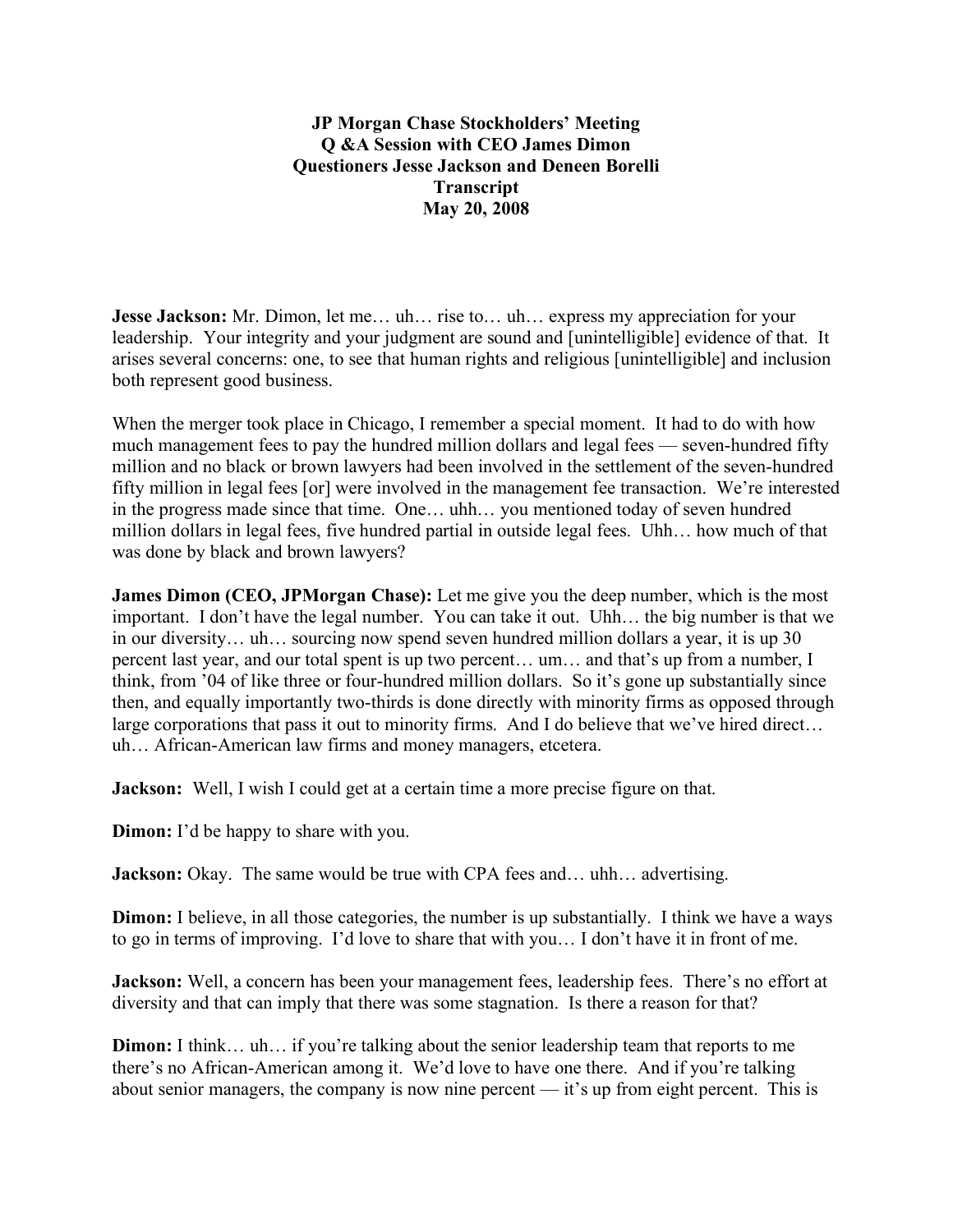African-American. Women are 22 percent, and we are making — I think — very good progress but we'd like to make a lot more.

**Unidentified person:** Actually, the nine percent is people of all color.

**Jackson:** Well, I don't mind how it's broken down, but I believe I would like to know what the break out is. The last is that the risk factor in the past earned… uh… deal in the sense that part of what has driven this recession is unregulated banking up top without transparency, and unenforced [unintelligible] laws at the base.

For example, the court and the FDIC [a clear disproportion] of the subprime losses to African-Americans and for the [unintelligible] and Latinos have been eligible for prime and got subprime. As you know, in one house it was found seven [unintelligible] plus goes with it. The question to come is there some plan — some longer-range plan — to restructure loans that might repossess en masse? I think it has to be up-to-scale because the impact — we've not seen the bottom yet. The impact of violation of fair lending practices and its damage to the holding company may have started by violating fair lending laws. The loss… The loss was redlining. It became a kind of reverse redlining of these unscrupulous loans and that affects everybody and as you now have a great burden — you and our government — in some sense for bailing us out, quote-unquote.

Is there some plan for — a massive plan for — restructuring loans and not repossessing homes? And I'm not talking about those people who speculated and got handed and they got tethered to their homes and they have to bite the bullet; of those who got loans that they could not afford in the first place which the realtors set up. The hard-working everyday Americans, teachers and bus drivers who bought the homes and they got manipulated by some form of steering or otherwise unscrupulous behavior who are now caught in the trap. Is there some plan to restructure loans and not repossess those homes en masse?

**Dimon:** Yeah, I think we work extensively with anyone who is delinquent on loans. We offer refinancing plans. We offer outside counseling and independent counseling. We work with the government on the Hope Program. We work with the government on this current program they announced this morning, in which we don't happen to know the details yet. So you think you would find that Chase does more than anybody in terms of trying to keep people in their homes if they want to stay there in any increment they want and have the ability to stay there.

**Jackson:** Well, let me say again congratulations to you for your leadership, but the stakes for all of us are so incredibly high, in some sense none of us would say… amen. (laughter)

The stakes are incredibly high it seems to me with the government intervention, the one thing Mr. Bush said that he is willing to invest in is to bail out Wall Street, but your commitment to bail out homeowner victims of this crisis. It seems to me at some point there must be an even bigger base because, if the market goes down, you cannot sell a loan that's now in a fallen market. And so it seems that we need to take somebody's here that is at the meeting; the rest of the banking community and the government to have a bigger plan because long-term implications of the home foreclosures and when the home foreclose and the tax base it affects